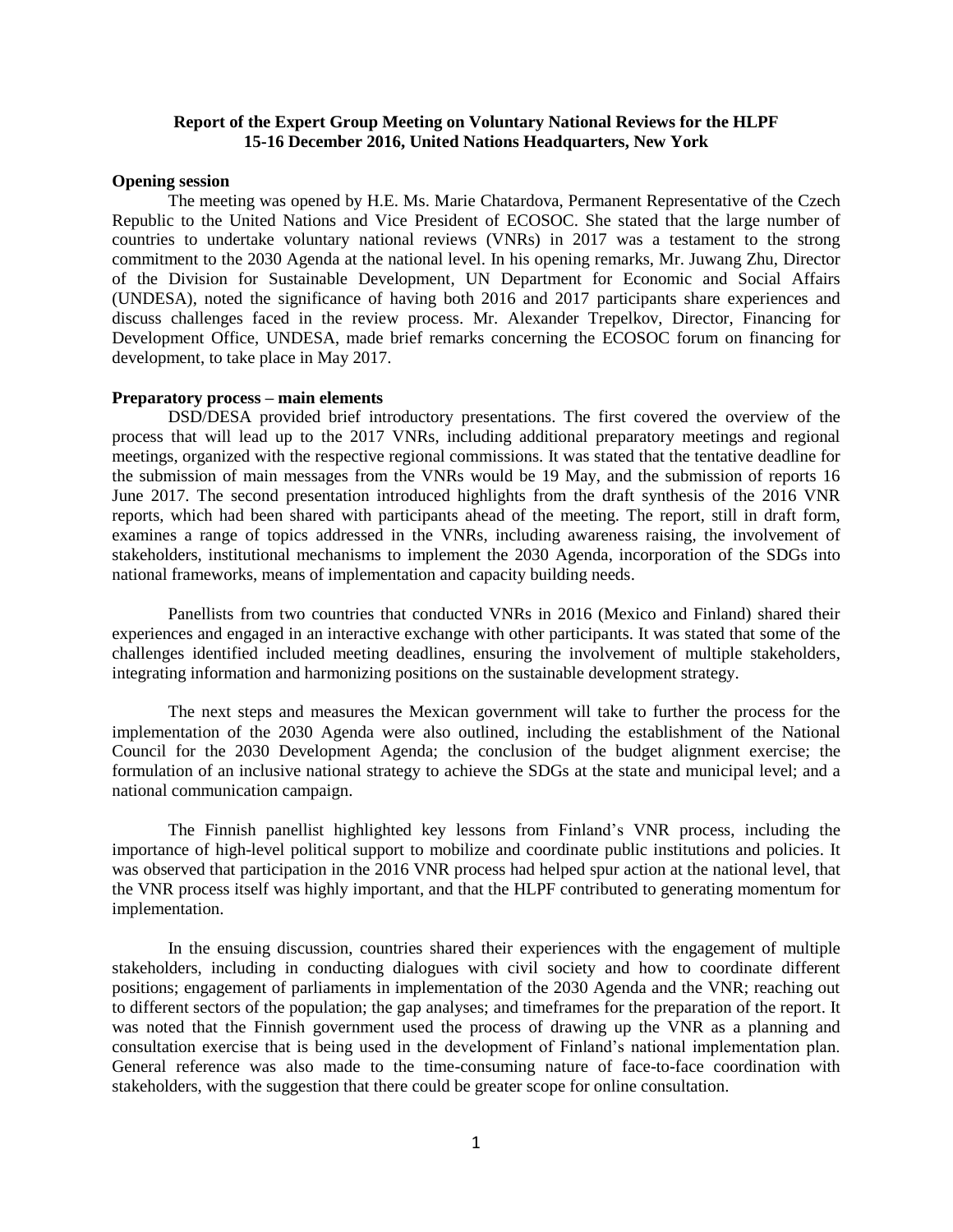It was stressed that there should be a balance between the drafting of the report and the broad coordinating and consulting process; that gap analyses can be helpful to identify areas for action and require consideration on how best to conduct them and use the results of the analyses; that there was recognition of the important role of parliaments and that countries should work on their engagement; that ensuring multi-stakeholder engagement is crucial for delivering on the SDGs and requires strengthening ownership of the SDGs among a broader audience; and that innovative approaches, including the use of online tools, can be effective.

### **Preparatory process – Institutions**

A representative from DSD/DESA provided a brief introductory presentation, noting the importance of institutions to ensure coherence in the implementation of the 2030 Agenda. Panellists from two countries that conducted VNRs in 2016 (Philippines and Germany), shared their experiences and engaged in an interactive exchange with other participants.

As regards the Philippines, it was noted that the VNR process benefitted from the MDG experiences, particularly regarding coordination, and that the same authority that had led the implementation and monitoring of the MDGs, was also in charge of the VNR process.

The role of the relevant institutions in Germany was outlined, including the key role of the network of State Secretaries. In both countries, a number of non-governmental actors participated in the process, and there was engagement with national legislatures.

Participants discussed the importance of engaging multiple institutions as a way to assess the interlinkages among the SDGs. Ministries' mandates are often not conducive to overcoming the thematic silos and addressing interlinkages. Multi-sectoral committees and multi-stakeholder commissions such as the Finnish National Commission on Sustainable Development, among other mechanisms, were reported as having contributed to overcoming silos and ensuring integration and coordination. Ministerial focal points have worked well to ensure coordination. They should be in a position to enable dissemination of information throughout their respective ministries and administrative branches.

Referring to the experience of some countries in undertaking a gap analysis as a basis for their strategies to implement the 2030 Agenda, participants shared experiences and discussed the pros and cons of conducting this analysis internally (through the government or its specialized agencies such as the national statistics offices) as opposed to outsourcing it. Panellists stressed the importance of outreach and awareness-raising, to ensure the concerns of different sectors are heard and that policy can be improved to meet the population's needs. In this regard, participants reported on the involvement of multiple stakeholders, including local communities and civil society organizations, in data collection and gap analyses. Participants also pointed to institutional gaps and to solutions—such as regional cooperation to overcome them.

### **Preparatory process – stakeholders**

A representative from DSD/DESA provided a brief introductory presentation, giving an overview of the history of stakeholder involvement in intergovernmental processes on sustainable development. Panellists from two countries that conducted VNRs in 2016 (Sierra Leone, Switzerland), shared their experiences and engaged in an interactive exchange with the other participants.

There was a discussion around how parliamentary work is organized, the need to integrate the SDGs across various sectoral committees, how national development plans are incorporating the SDGs, how to establish open-ended platforms to involve diverse sectors of society in national reporting, and how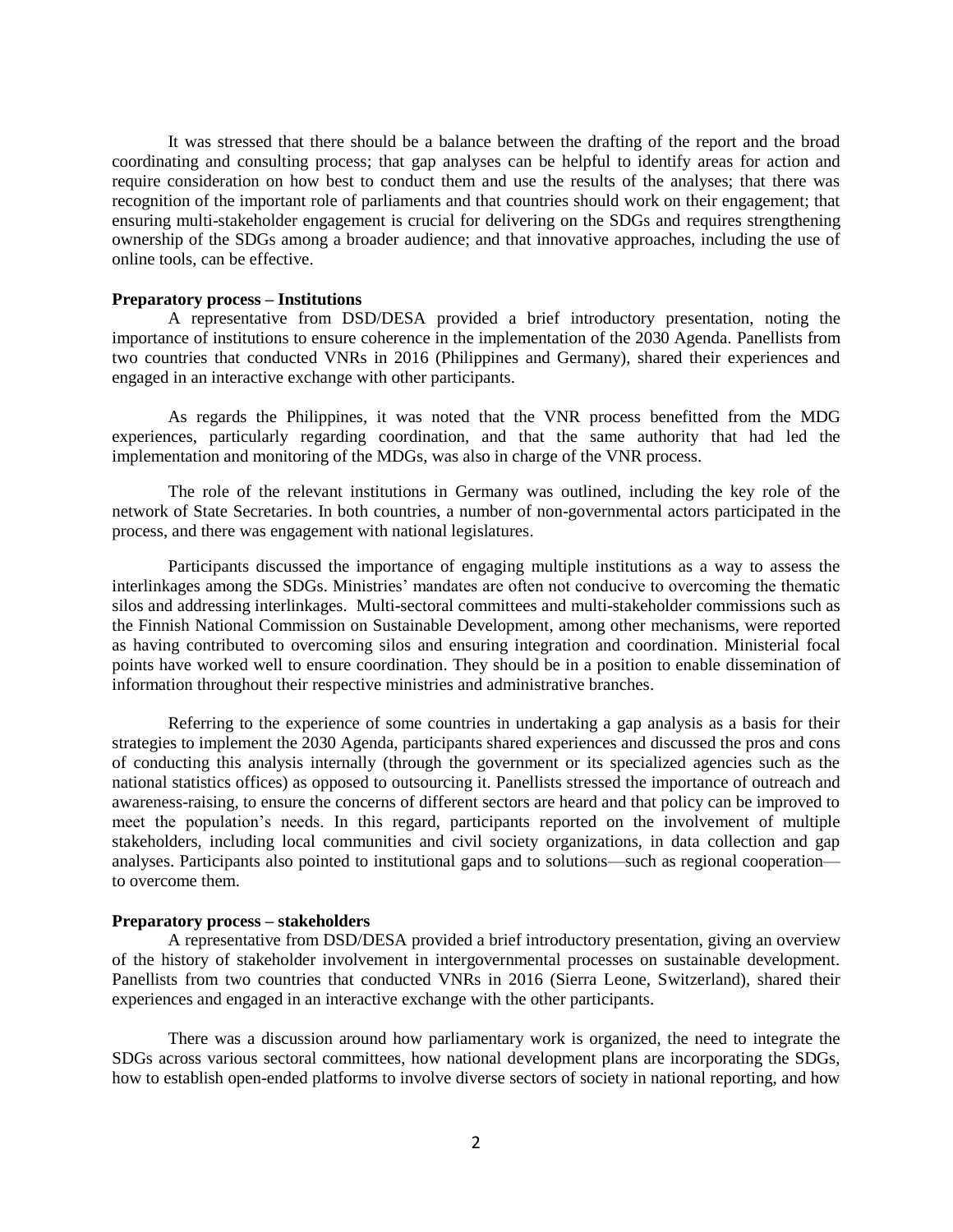to align government budgets with the SDGs and ensure that regular assessments are tracking progress and performance.

Global indicators provide a guide to choosing the indicators at the national level that are feasible in each country. Engaging with the most effective stakeholders, it was stated, requires opening up new spaces for interaction, including through bottom-up approaches and volunteerism. Youth organizations are playing an active role in many countries. The private sector can be further engaged, and governments need to make efforts to widen the range of organizations they engage with.

Participants also addressed the role of the media and issues of accountability, transparency and cooperation. Participants noted the diversity in viewpoints within the group of civil society organizations.

## **Format and content of the report**

A representative from DSD/DESA provided a brief introductory presentation, recalling that the VNR report is part of a process and referred to the voluntary common reporting guidelines. Panellists from two countries that conducted VNRs in 2016 (Egypt, France), shared their experiences and engaged in an interactive exchange with other participants.

The process of preparing the report was outlined, with emphasis on the challenges of time pressure, the need to undertake a gap analysis, the collection of necessary disaggregated data, and communicating the VNR process to government and parliament. France had established a mechanism to ensure civil society participation, and agreed on a report structure consisting of an executive summary, an in-depth report on all the SDGs, and a statistics chapter. The executive summary was regarded as the most challenging, due to the need to identify priorities. One recommendation related to the importance of securing political leadership and determining who should lead and draft the report early in the process.

The panellist from Egypt highlighted how Egypt's new constitution and sustainable development strategy 'Vision 2030' served as the overall framework. In order to prepare for the VNR, Egypt adopted a number of institutional measures and organized meetings and workshops on the VNR. It established an inter-ministerial committee chaired by the Prime Minister and created a Sustainable Development Unit in its national statistical agency in order to strengthen data collection efforts. The importance of the full participation of all stakeholders was stressed.

During the discussion, countries reported on difficulties in meeting the deadline for submission of executive summaries, as reports had not been finalized. The representative of the Division for Sustainable Development noted that the 2017 participants will have more time for preparation, and that the executive summary, which is to be submitted ahead of the report to enable its translation in time for the HLPF, may contain the key messages already identified.

In response to questions, panellists provided further information on the process and institutions in charge of drafting the report. Countries inquired about the elements taken into account in deciding on the format, and referred to the importance of national statistical capacity and challenges and solutions in that respect. Participants discussed how to address thematic reviews, the SDGs, means of implementation and the Addis Ababa Action Agenda.

# **Presentation at the HLPF**

A representative of DSD/DESA provided a brief introductory presentation, recalled that the VNR report is part of a process and referred to the voluntary common reporting guidelines. Panellists from two countries that conducted VNRs in 2016 (Norway, Venezuela) shared their experiences and engaged in an interactive exchange with the other participants. It was noted that participating countries had a choice between two basic formats: moderated panels of a group of Member States with a lead discussant, or consecutive individual presentations followed by questions.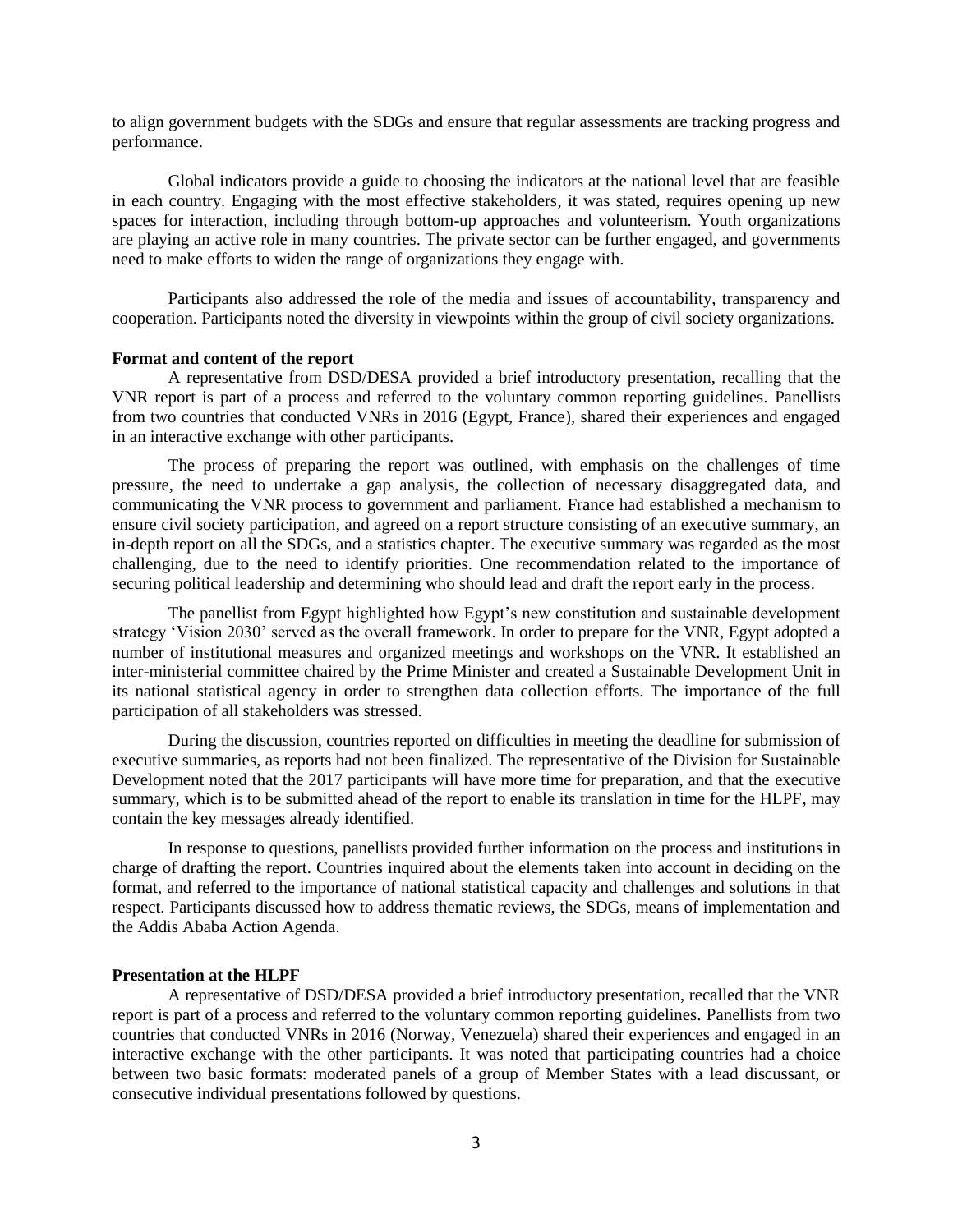As regards Norway's experience with preparation for the 2016 presentation, it was explained that it benefited from the decision at an early stage that their Prime Minister would lead the presentation. It was also suggested that the 2017 reporting countries consider emphasizing the global relevance of the 2030 Agenda, address strategic issues and avoid details that would make the reviews too process-oriented. It was noted that Norway found it very useful to engage the civil society, the private sector, and labour unions in its VNR process. Civil society organizations helped the government reach out to the public through their networks. The need for Member States to enhance dialogues at the VNR presentations was emphasized.

On the part of Venezuela, it was highlighted that the experience of conducting VNRs in 2016 was a great opportunity for the country to push the development agenda forward. The process had benefited from the early involvement of the President, including his convening power to bring various actors on board. Regarding voluntary national presentation, it was stated that the speaking slot allocated to the moderators may have taken time away from dialogue.

In the discussion that followed, it was stressed that in order to attract ministerial participation at the HLPF it is important to ensure sufficient time for meaningful engagement and to have clarity on time availability in advance. It was highlighted that countries need to see VNRs as a safe space for peerlearning. Some countries mentioned side events as a potential space to broaden the scope of short VNR presentations, while others cautioned against the risk of distracting attention from mandated activities. Countries shared their experiences with stakeholder involvement, which included giving civil society organizations a minute of their allotted time.

On the second day of the meeting, participants were divided into two groups for discussion on two topics: "Creating ownership, awareness-raising and stakeholder participation" (morning session) and "Determining national priorities and areas of progress" (afternoon session). During the second part of each session, the groups reconvened and rapporteurs presented the main issues discussed, followed by further debate by the full group. The following refers to the sessions that assembled the full group.

# **Topic A (morning session): "Creating ownership, awareness-raising and stakeholder participation"**

The follow were among the main issues raised in relation to this topic:

- In order to work across institutional boundaries, political will and leadership from the highest level is necessary. Inter-ministerial coordination networks, including sustainable development focal points in each ministry who have the mandate to speak on behalf of their ministry, can be a helpful way to bridge institutional boundaries.
- Developing a legal basis for sustainable development, aligning the SDGs with the budget, encouraging parliamentarian involvement, and capacity building efforts for government officials to mainstream sustainable development into their day-to-day work are also important. Parliaments can be instrumental in reaching out to their constituencies. Given the political reality of election cycles, and to overcome political realities, it is critical to ensure that the SDGs and their targets are translated and embedded into national and local realities.
- Participants noted that it is important to translate the global agenda into language that is meaningful for line ministries and other institutions pursuing their mandates. The SDGs should not be seen as a disruption but as a useful tool.
- On the question of a "whole-of-society approach to the SDGs", participants emphasized the institutional aspects of multi-stakeholder engagement and the need to raise awareness. Institutions such as national councils or commissions on sustainable development can help to engage different sectors and different groups of stakeholders, including through existing working groups, networks or associations.
- Industry associations and civil society groups can be engaged in promotion and communication of the 2030 Agenda and the SDGs to society as a whole, not only through government-led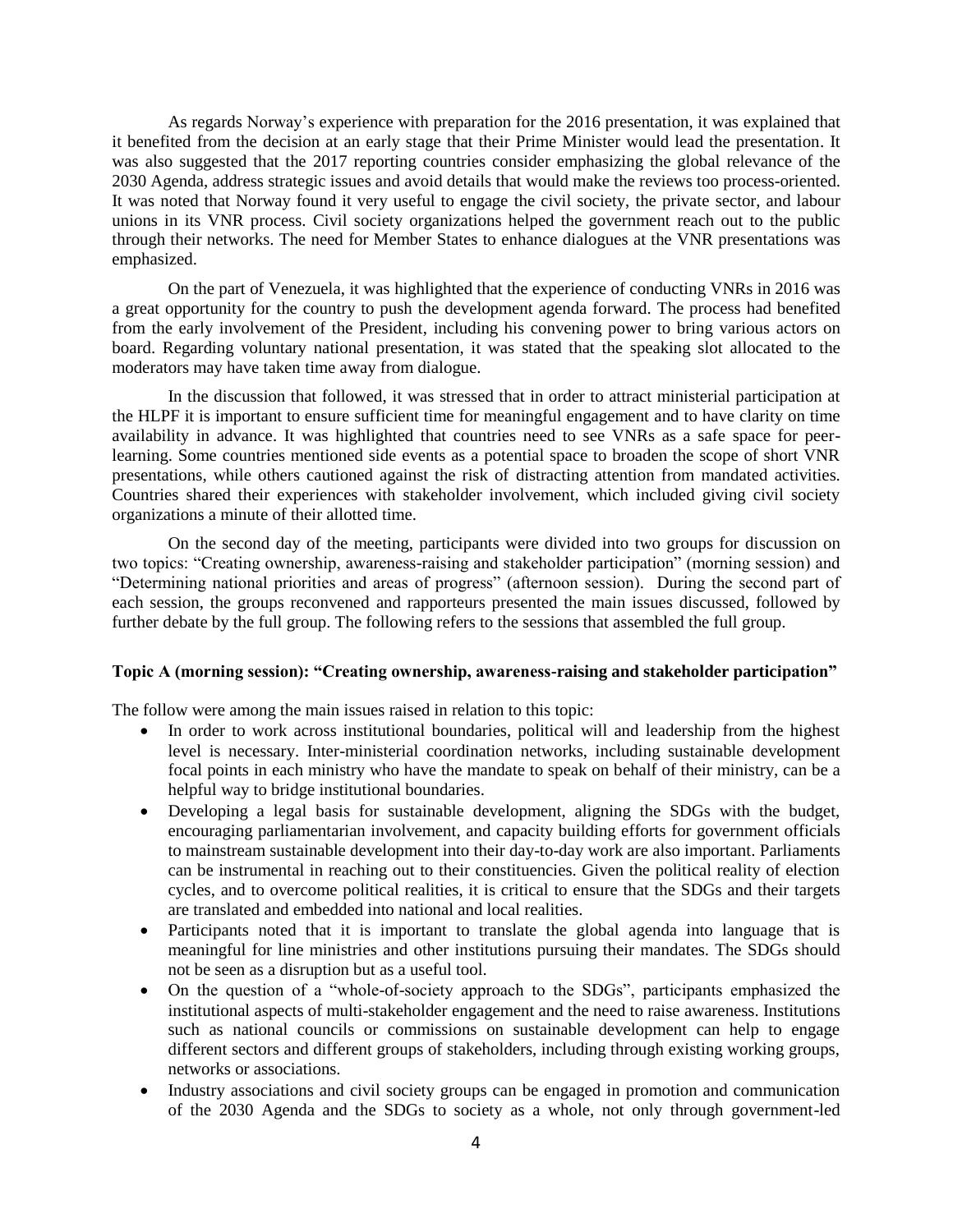campaigns, but also through citizen platforms or awards to businesses, which could be amplified by strong social media outreach.

- Education—including integrating SDGs into school curriculums—and use of social media are also important in awareness-raising and involving youth.
- Data should be as inclusive and transparent as possible—involving everyone, bridging gaps, and using new forms of media such as electronic campaigns as a tool to overcome distance challenges. Networks, alliances, working groups, and commissions of all types that are being set up to accommodate stakeholders were widely discussed.
- Partnerships can be challenging and often include differences of opinion, and it is important for stakeholders to define how to work together. Patience, political will and communication were identified as necessary elements of a successful strategy.
- For many countries, local government engagement remains a challenge. Efforts are in place to promote SDG implementation at the local level and in some countries national associations of local governments have been good entry points. One country reported an experience in championing select municipalities in order to generate enthusiasm in others. Capacity is limited at the local level in many countries, including in producing and analyzing data.

# **Topic B (afternoon session): "Determining national priorities and areas of progress as well as next steps"**

The following were among the main issues raised in relation to this topic:

- Several countries referred to the challenges of addressing the agenda in an integrated manner while at the same time, given their constraints, identifying priority action areas. Countries have employed different analytical tools, including gap analyses, to define priorities and goals and reflect them into national plans. The involvement of academia and other experts, as well as civil society, in establishing priorities was considered important by several participants.
- A stronger focus on data collection and monitoring was necessary and should include support to address capacity and resource constraints of countries. Data gaps were prevalent, in particular in areas of disaggregated data which was crucial to expose challenges, such as related to persons with disabilities.
- Regarding areas of early progress in the implementation of the 2030 Agenda, participants mentioned progress on institutional arrangements, coordination frameworks, integrating the Agenda into national development plans, identifying resources, data collection and indicators, awareness raising.
- International cooperation will be crucial for implementation of the SDGs. Countries are reframing cooperation structures, including South-South and triangular cooperation, regional and other country networks in order to orient cooperation to the achievement of the SDGs. Reference was made to the need for assistance and cooperation in preparing national development strategies and plans, including in middle income countries.
- Regional cooperation was noted as prominent in the areas related to the ocean, climate change, peace and security, and land degradation. Much work remained, e.g. in relation to the African Union Agenda 2063.
- Implementation of the Paris Agreement on climate change and the Addis Ababa Action Agenda in relation to the 2030 Agenda was also mentioned as an additional area requiring support.
- Suggestions were made for the preparation of the 2017 VNRs, including the need to invest in data gathering and analysis.
- Suggestions were made for future meetings, which could bring together countries that have specific challenges and solutions for those challenges. Experiences with bilateral peer learning were shared, which could be further explored.